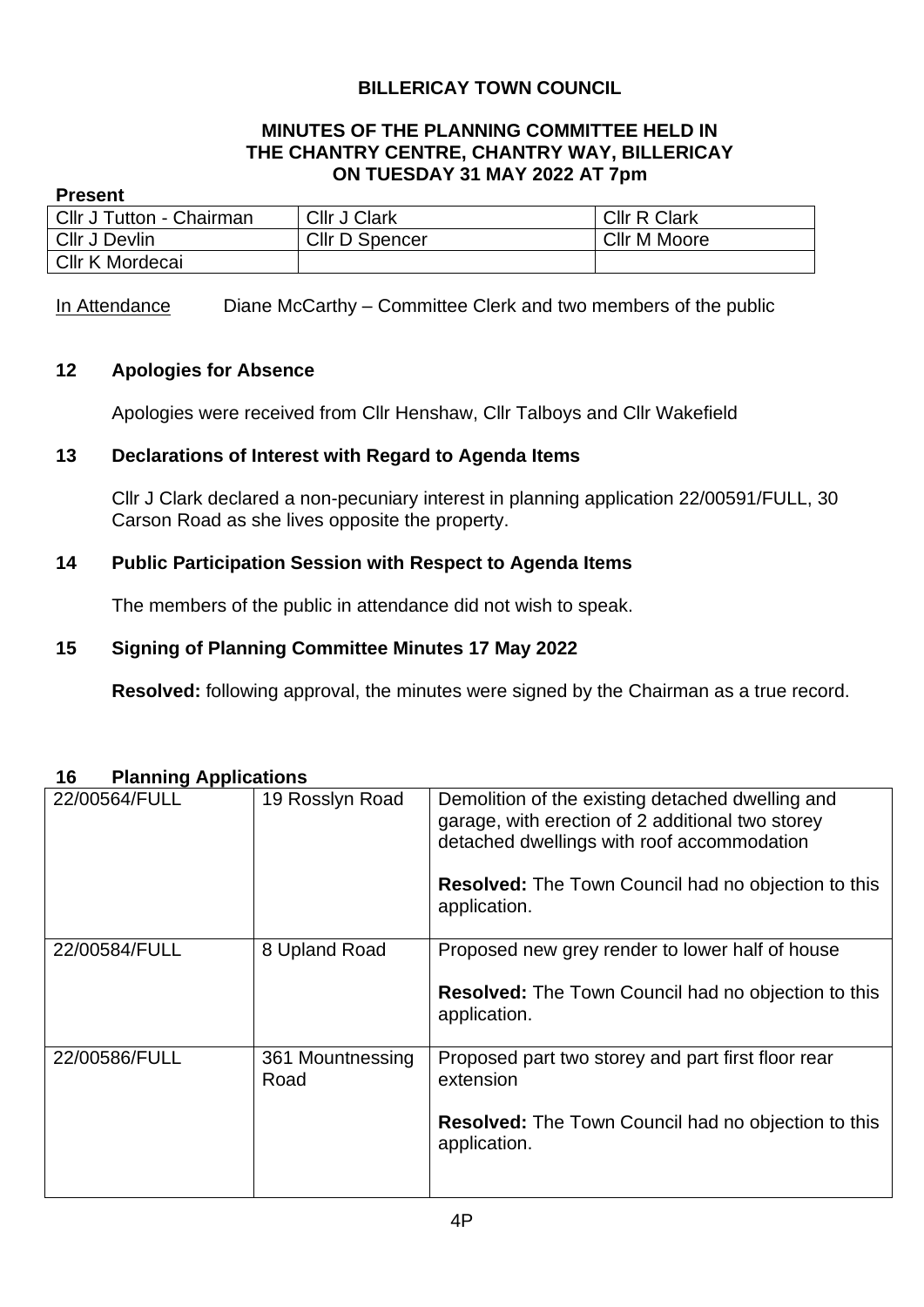| 22/00587/FULL | 6 Brightside Close                        | Proposed loft conversion incorporating a hip to gable<br>roof extension, front and rear dormers, roof lights,<br>alterations to existing elevations, conversion of the<br>existing conservatory at rear to form a flat roof rear<br>extension<br><b>Resolved:</b> The Town Council had no objection to this<br>application.                                               |
|---------------|-------------------------------------------|---------------------------------------------------------------------------------------------------------------------------------------------------------------------------------------------------------------------------------------------------------------------------------------------------------------------------------------------------------------------------|
| 22/00591/FULL | 30 Carson Road                            | First floor side extension, single storey rear extension<br>and loft conversion incorporating a rear dormer<br><b>Resolved:</b> The Town Council objected to this<br>application on the grounds of:<br>Dormer is too close to the roof ridge                                                                                                                              |
| 22/00597/FULL | 174 Salesbury<br><b>Drive</b>             | Single storey rear extension and porch to side<br><b>Resolved:</b> The Town Council had no objection to this<br>application.                                                                                                                                                                                                                                              |
| 22/00598/FULL | 14 Mons Avenue                            | Demolish bungalow and construct new 4 bed, two<br>storey dwelling with parking to front<br><b>Resolved:</b> The Town Council had no objection to this<br>application.                                                                                                                                                                                                     |
| 22/00603/FULL | <b>Mayflower House</b><br>128 High Street | Application to build an additional floor on Mayflower<br>House and an additional floor on Units 5 and 6 The<br>Walk together with creating new office<br>accommodation in the roof space of Mayflower House<br><b>Resolved:</b> The Town Council objected to this<br>application on the grounds of:<br><b>Excessive bulk</b><br>Excessive height in the Conservation Area |
| 22/00623/FULL | 139 Western Road                          | Revisions to fenestration and materials for planning<br>approval 19/01273/FULL<br><b>Resolved:</b> The Town Council had no objection to this<br>application.                                                                                                                                                                                                              |
| 22/00624/FULL | 139 Western Road                          | Front wall on boundary with railings over<br><b>Resolved:</b> The Town Council had no objection to this<br>application.                                                                                                                                                                                                                                                   |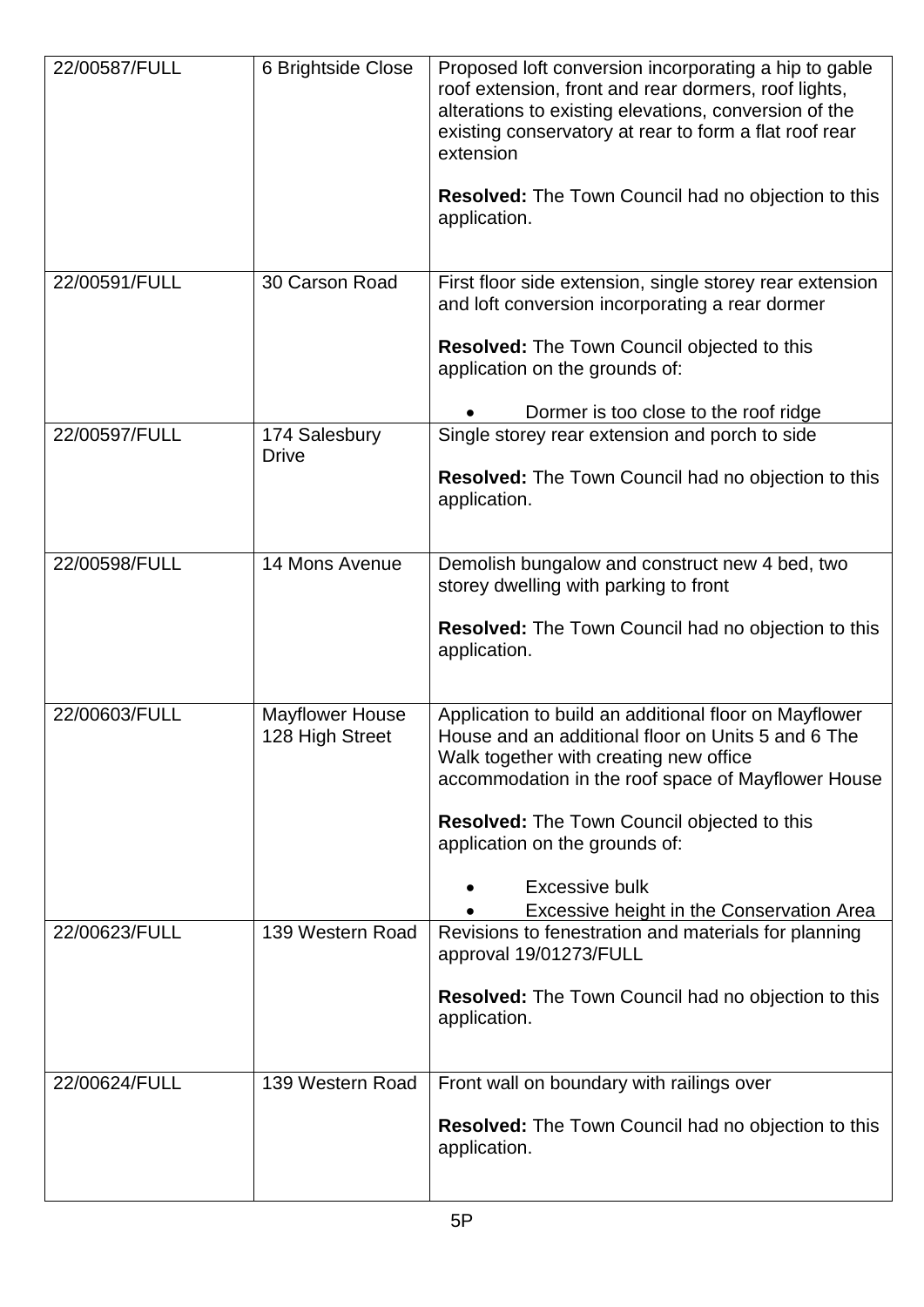| 22/00646/FULL | 52 West Park<br>Avenue   | Part single and part two storey rear extension, front<br>porch extension and alterations/extension to<br>detached garage at rear<br><b>Resolved:</b> The Town Council objected to this<br>application on the grounds of:<br>Poor and awkward design                                                                            |
|---------------|--------------------------|--------------------------------------------------------------------------------------------------------------------------------------------------------------------------------------------------------------------------------------------------------------------------------------------------------------------------------|
| 22/00647/FULL | 59 Cromwell<br>Avenue    | Proposed two storey side extension<br><b>Resolved:</b> The Town Council objected to this<br>application on the grounds of:<br>Habitable room on the boundary<br>Poor and awkward design                                                                                                                                        |
| 22/00649/FULL | 5 Brathertons<br>Court   | Proposed change of use of grassed amenity area into<br>the residential curtilage of the property. Erection of<br>1.8m high weatherboard fencing with concrete posts<br>and gravel boards to enclose grassed area within<br>residential curtilage<br><b>Resolved:</b> The Town Council had no objection to this<br>application. |
| 22/00651/FULL | 23 Dukes Road            | Proposed new roof with lantern rooflight to existing<br>single storey side/rear extension<br><b>Resolved:</b> The Town Council had no objection to this<br>application.                                                                                                                                                        |
| 22/00653/FULL | 109 Mountnessing<br>Road | Proposed two storey replacement dwelling with<br>basement, amendment to basement drawing No.<br>H/921/02E (re-submission 21/01596/FULL)<br><b>Resolved:</b> The Town Council had no objection to this<br>application.                                                                                                          |
| 22/00657/FULL | 204 Norsey Road          | Proposed new tree house at end of garden for<br>recreational use for the main house only<br><b>Resolved:</b> The Town Council had no objection to this<br>application.                                                                                                                                                         |
| 22/00668/FULL | 249 Perry Street         | Proposed garage to replace existing car port<br><b>Resolved:</b> The Town Council had no objection to this<br>application.                                                                                                                                                                                                     |
| 22/00680/FULL | 48 Station Road          | Part single and part two storey front and rear<br>extensions and widen existing crossover<br><b>Resolved:</b> The Town Council had no objection to this<br>application.                                                                                                                                                        |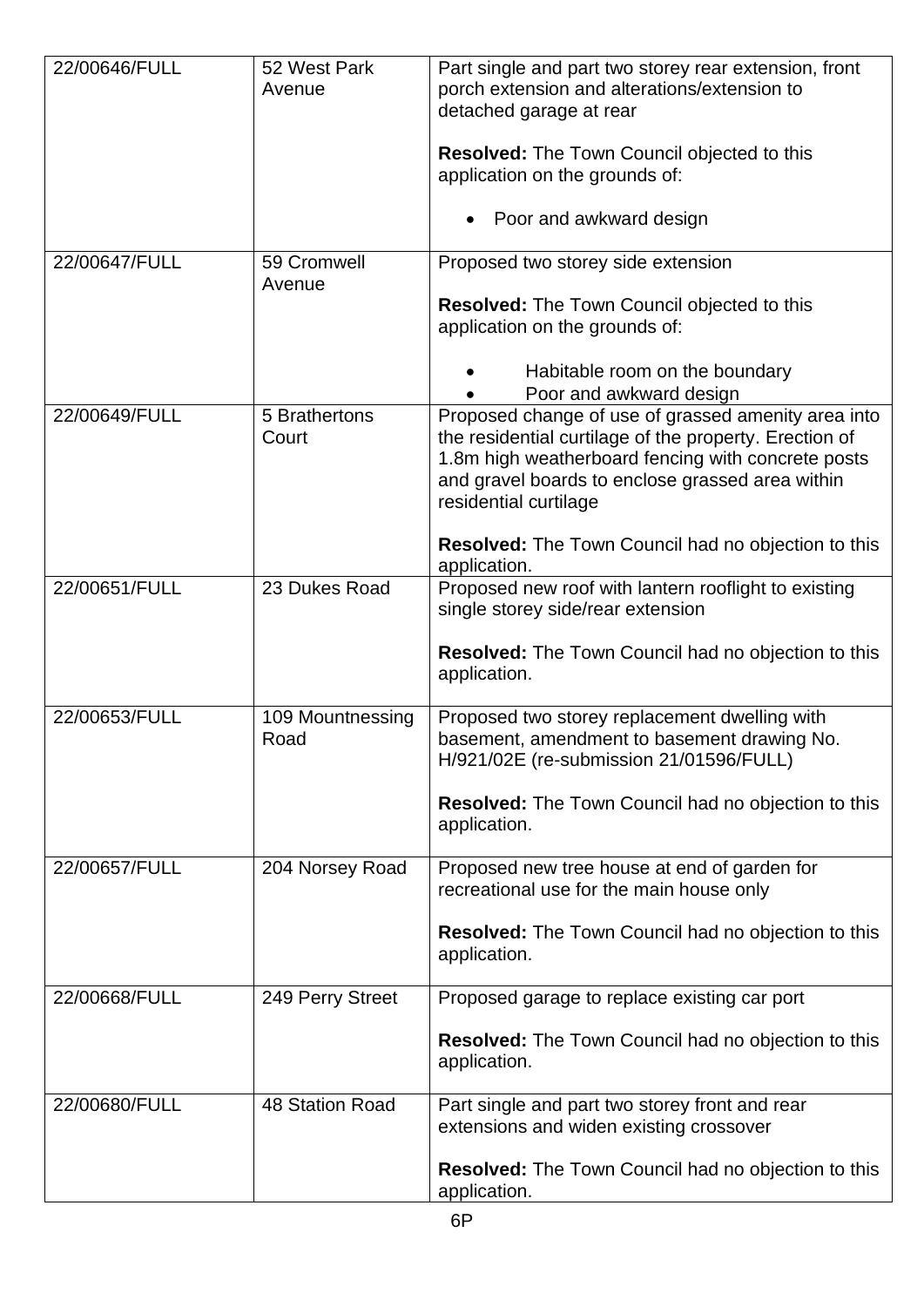| 22/00694/FULL | 37 Knightbridge<br>Walk | New garage to replace existing<br><b>Resolved:</b> The Town Council had no objection to this                                                                                                  |
|---------------|-------------------------|-----------------------------------------------------------------------------------------------------------------------------------------------------------------------------------------------|
|               |                         | application.                                                                                                                                                                                  |
| 22/00698/FULL | 5 Farriers Drive        | Single storey side extension and rear dormer                                                                                                                                                  |
|               |                         | <b>Resolved:</b> The Town Council objected to this<br>application on the grounds of:                                                                                                          |
|               |                         | Dormer to close to the roof ridge<br>Dormer is over dominant                                                                                                                                  |
| 22/00700/FULL | 59 Knightbridge<br>Walk | Demolition of existing conservatory and garage.<br>Proposed single storey rear extension and alter<br>external materials on existing house                                                    |
|               |                         | <b>Resolved:</b> The Town Council had no objection to this<br>application.                                                                                                                    |
| 22/00706/FULL | 91 Stock Road           | Demolition and replacement of existing detached<br>dwelling and garage with new two-storey detached<br>dwelling, plus loft accommodation, garage, and<br>associated hard and soft landscaping |
|               |                         | <b>Resolved:</b> The Town Council had no objection to this<br>application.                                                                                                                    |
| 22/00711/FULL | 23 Grosvenor<br>Gardens | Two storey side extension                                                                                                                                                                     |
|               |                         | <b>Resolved:</b> The Town Council objected to this<br>application on the grounds of:                                                                                                          |
|               |                         | Extension is too close to the boundary<br>Habitable rooms on the boundary                                                                                                                     |
| 22/00713/FULL | 2 Great Blunts          | Single storey rear extension (retrospective)                                                                                                                                                  |
|               | Cottages                | <b>Resolved:</b> The Town Council objected to this<br>application on the grounds of:                                                                                                          |
|               |                         | Development in the Green Belt                                                                                                                                                                 |
| 22/00714/FULL | 77 Norsey Road          | Single storey rear/side extension                                                                                                                                                             |
|               |                         | <b>Resolved:</b> The Town Council objected to this<br>application on the grounds of:                                                                                                          |
|               |                         | Habitable room on the boundary<br>$\bullet$                                                                                                                                                   |
| 22/00722/FULL | 25 Valley Road          | First floor front extension and new window to side                                                                                                                                            |
|               |                         | <b>Resolved:</b> The Town Council had no objection to this<br>application.                                                                                                                    |